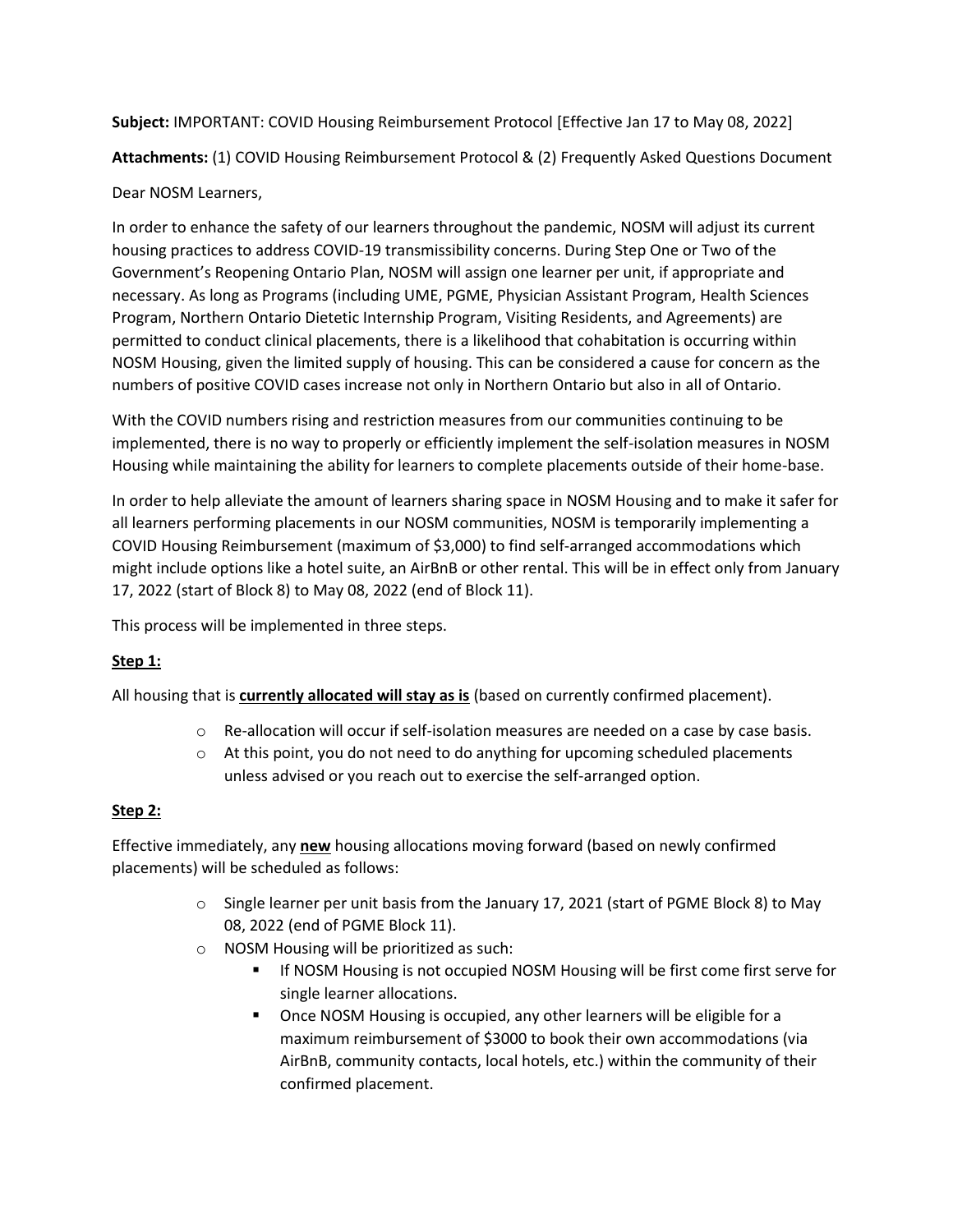General Rule: Any learner (internal or external) that would be provided housing will be eligible for the housing reimbursement (i.e. PGME, UME, HS, PA, NODIP or Agreements)

**Procedure:** Email will be sent by NOSM Housing to affected learners as their confirmed placements are entered into PaNDa, which will indicate the reimbursement option to find selfarranged housing.

### **Step 3:**

Any learners that currently have a confirmed placement and is funded for housing will be eligible to take \$3,000 maximum reimbursement to arrange for their own housing accommodations within the respective community of their confirmed placement [email to come from respective Programs].

- o For NOSM residents: The reimbursement will be available for each clinical placement that is outside of their home-base if considered core, elective, and core external and/or 4 weeks or higher in duration.
- o For NOSM residents already using Housing Option 2: They will be eligible to receive a reimbursement of up to \$3,000 during this effective time period. Do not submit through the 'Housing Option 2', all claims must be submitted using the COVID Housing Reimbursement procedure that is detailed below. Residents are to submit under their respective "Program" and then "Travel" options when completing the Expense Reimbursement Claim.
- $\circ$  For NOSM students: The reimbursement will be available for each clinical placement that is outside of their home-base if considered CBM ICE 108 & 110, or electives of 4 weeks or higher in duration at the time of allocation.
- $\circ$  For Health Sciences or Physician Assistant Programs: The reimbursement will be available for any housing that is funded by NOSM.
- o For Visiting Electives and Agreements: The reimbursement will be available for any housing that is funded by NOSM Inter-University Agreements.

Procedure for NOSM: Email will be transmitted to learners by respective Programs to indicate the reimbursement option to find self-arranged housing.

Procedure for Learners: Email NOSM Housing to indicate the selection of the reimbursement option for self-arranged housing.

### **Reimbursement Processes:**

All learners not placed in NOSM Housing are required to pay for the accommodation and can submit for reimbursement by NOSM as soon as the landlord/host/hotel issues a receipt for rent. Claims will be processed efficiently once received with all correct supporting documentation. All reimbursement claims must be submitted no later than 90 days upon placement completion.

### **Eligible Expenses:**

\*any expense that is directly attributed to the cost of housing up to a maximum of \$3,000 total